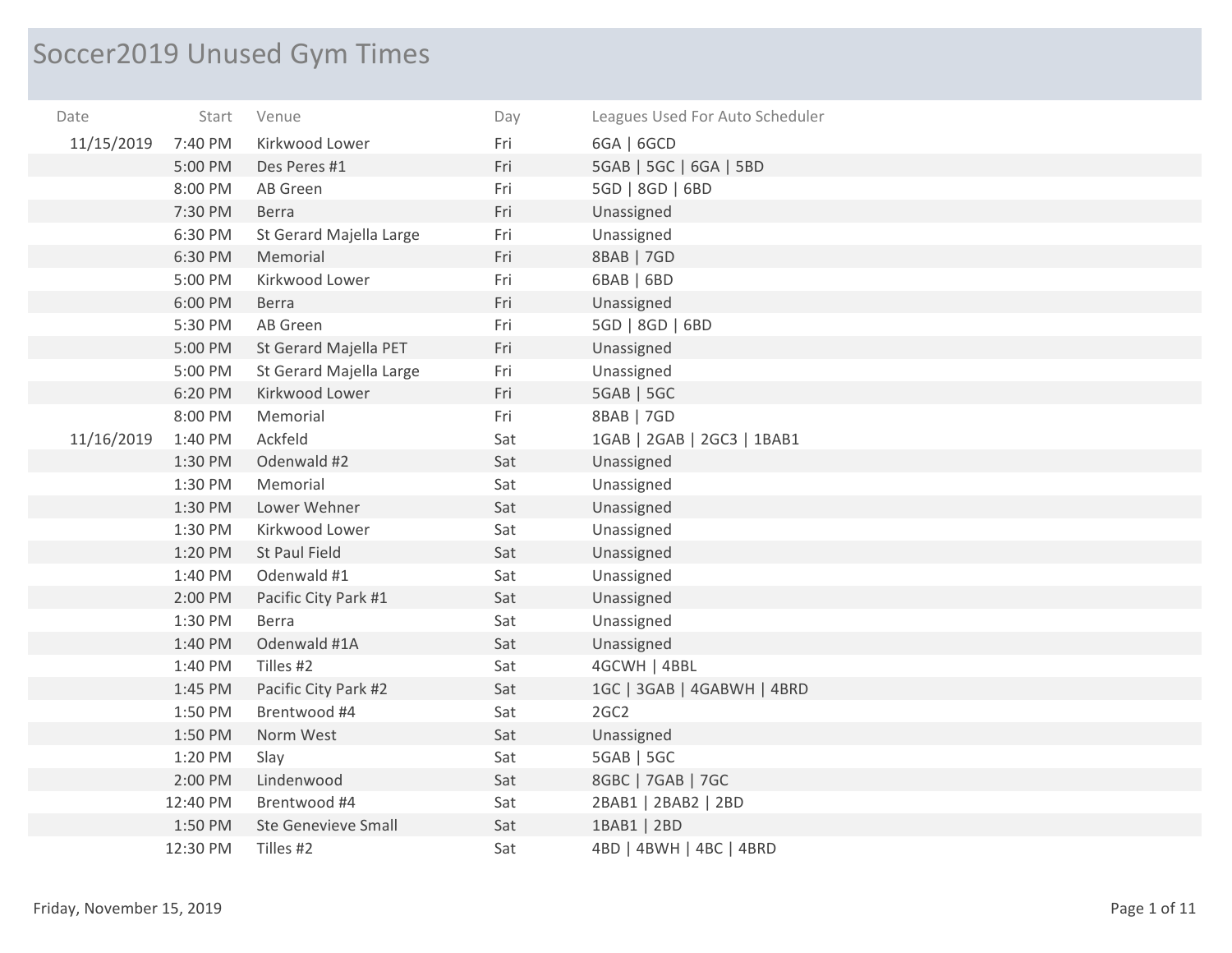| Date                | Start    | Venue                      | Day | Leagues Used For Auto Scheduler |
|---------------------|----------|----------------------------|-----|---------------------------------|
| 11/16/2019 12:00 PM |          | Slay                       | Sat | 5GAB   5GC                      |
|                     | 12:00 PM | St Paul Field              | Sat | Unassigned                      |
|                     | 12:30 PM | AB Green                   | Sat | Unassigned                      |
|                     | 12:30 PM | Lindenwood                 | Sat | 8GD                             |
|                     | 12:30 PM | Odenwald #1                | Sat | Unassigned                      |
|                     | 12:30 PM | Odenwald #1A               | Sat | KBBL   KBRD                     |
|                     | 1:00 PM  | Pacific City Park #1       | Sat | Unassigned                      |
|                     | 12:30 PM | <b>Ste Genevieve Large</b> | Sat | Unassigned                      |
|                     | 1:20 PM  | Des Peres #1               | Sat | Unassigned                      |
|                     | 2:40 PM  | Slay                       | Sat | 5GC   5GD                       |
|                     | 12:40 PM | Norm West                  | Sat | Unassigned                      |
|                     | 2:00 PM  | St Gerard Majella Large    | Sat | 7GAB   8GD   7BAB   8BAB        |
|                     | 1:00 PM  | Pacific City Park #3       | Sat | Unassigned                      |
|                     | 1:00 PM  | <b>Upper Wehner</b>        | Sat | Unassigned                      |
|                     | 1:10 PM  | Immacolata-Large           | Sat | Unassigned                      |
|                     | 1:10 PM  | Immacolata-Small           | Sat | 1GAB                            |
|                     | 12:30 PM | Pacific City Park #2       | Sat | 1GC   3GAB   4GABWH   4BRD      |
|                     | 4:00 PM  | Odenwald #1                | Sat | Unassigned                      |
|                     | 2:30 PM  | St Paul Field              | Sat | Unassigned                      |
|                     | 3:00 PM  | Pacific City Park #1       | Sat | Unassigned                      |
|                     | 3:00 PM  | Pacific City Park #2       | Sat | Unassigned                      |
|                     | 3:00 PM  | <b>Ste Genevieve Small</b> | Sat | 1BCD2                           |
|                     | 3:30 PM  | Lindenwood                 | Sat | 7GC   7GD                       |
|                     | 3:40 PM  | <b>Upper Wehner</b>        | Sat | Unassigned                      |
|                     | 3:00 PM  | Norm West                  | Sat | Unassigned                      |
|                     | 4:00 PM  | Des Peres #1               | Sat | Unassigned                      |
|                     | 3:00 PM  | Memorial                   | Sat | Unassigned                      |
|                     | 4:00 PM  | Odenwald #1A               | Sat | Unassigned                      |
|                     | 4:00 PM  | Pacific City Park #1       | Sat | Unassigned                      |
|                     | 4:00 PM  | Sublette - City            | Sat | 3BAB1   3BAB2   3BC2            |
|                     | 4:10 PM  | Kirkwood Lower             | Sat | Unassigned                      |
|                     | 5:30 PM  | Kirkwood Lower             | Sat | Unassigned                      |
|                     | 6:30 PM  | St Gerard Majella PET      | Sat | 2GC2   2GD                      |
|                     | 6:50 PM  | Kirkwood Lower             | Sat | Unassigned                      |
|                     | 4:00 PM  | Ackfeld                    | Sat | Unassigned                      |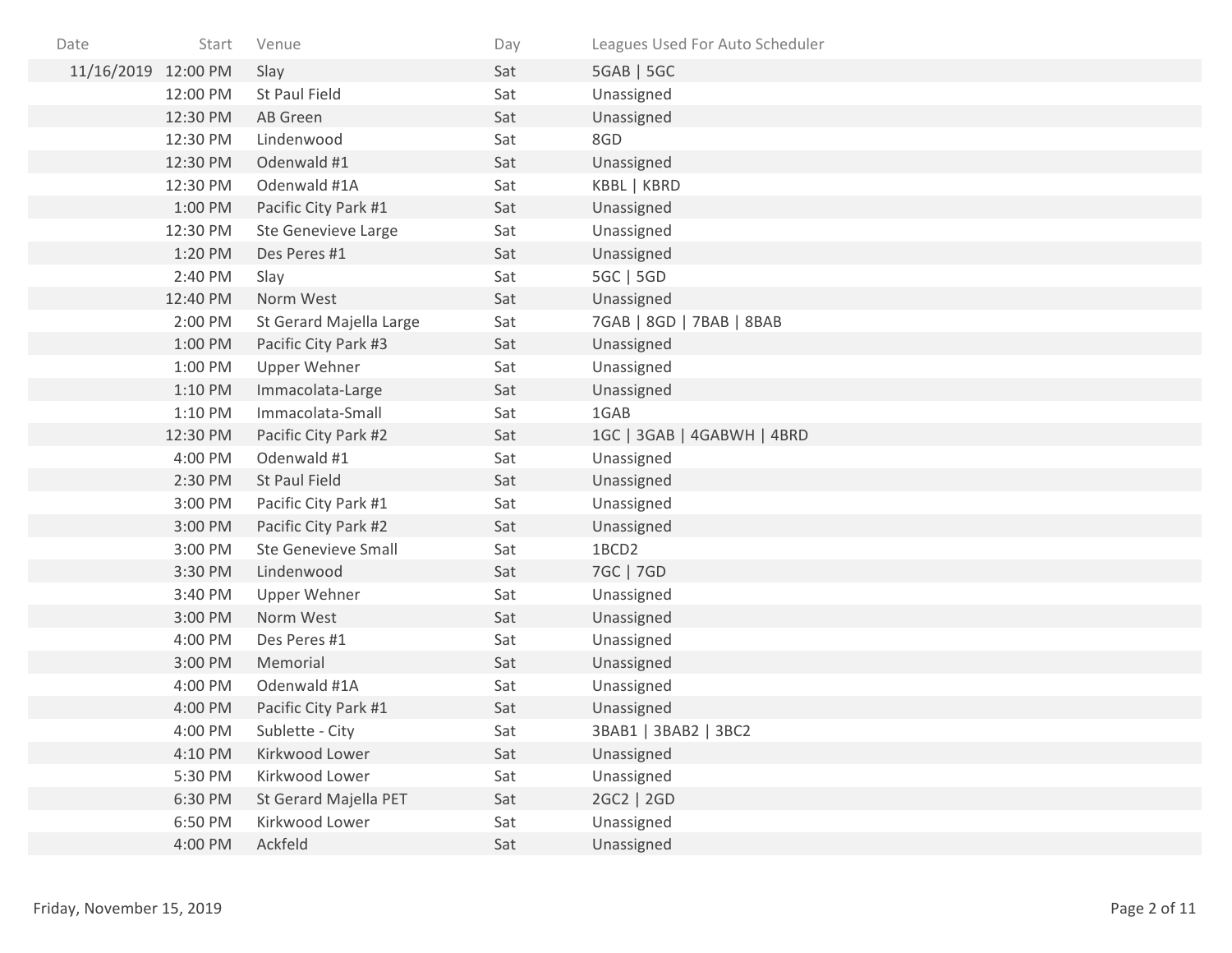| Date       | Start    | Venue                   | Day | Leagues Used For Auto Scheduler |
|------------|----------|-------------------------|-----|---------------------------------|
| 11/16/2019 | 2:50 PM  | Kirkwood Lower          | Sat | Unassigned                      |
|            | 2:20 PM  | Immacolata-Large        | Sat | Unassigned                      |
|            | 2:20 PM  | Immacolata-Small        | Sat | <b>KGRD</b>                     |
|            | 2:20 PM  | <b>Upper Wehner</b>     | Sat | Unassigned                      |
|            | 2:30 PM  | Pacific City Park #3    | Sat | Unassigned                      |
|            | 12:00 PM | Pacific City Park #1    | Sat | KGRD   KBBL   1BAB1             |
|            | 2:40 PM  | Des Peres #1            | Sat | Unassigned                      |
|            | 3:00 PM  | Odenwald #2             | Sat | Unassigned                      |
|            | 2:50 PM  | Ackfeld                 | Sat | 1BCD2                           |
|            | 2:00 PM  | Ste Genevieve Large     | Sat | Unassigned                      |
|            | 2:50 PM  | Odenwald #1             | Sat | Unassigned                      |
|            | 2:50 PM  | Odenwald #1A            | Sat | Unassigned                      |
|            | 2:50 PM  | Sublette - City         | Sat | 3BD                             |
|            | 2:50 PM  | Tilles #2               | Sat | 4GCRD   4BBL   4BD   4BWH       |
|            | 3:00 PM  | Berra                   | Sat | Unassigned                      |
|            | 3:00 PM  | Brentwood #4            | Sat | Unassigned                      |
|            | 3:00 PM  | Lower Wehner            | Sat | Unassigned                      |
|            | 12:30 PM | St Gerard Majella Large | Sat | Unassigned                      |
|            | 9:30 AM  | Lindenwood              | Sat | 8BAB   7BCD                     |
|            | 9:00 AM  | Tilles #2               | Sat | 4GCWH   4BBL                    |
|            | 9:00 AM  | Upper Wehner            | Sat | Unassigned                      |
|            | 12:30 PM | Sublette - City         | Sat | 3GAB   3GC1                     |
|            | 9:10 AM  | Norm West               | Sat | Unassigned                      |
|            | 12:00 PM | Odenwald #2             | Sat | Unassigned                      |
|            | 9:20 AM  | <b>Berra</b>            | Sat | Unassigned                      |
|            | 10:10 AM | Odenwald #1             | Sat | Unassigned                      |
|            | 9:30 AM  | AB Green                | Sat | Unassigned                      |
|            | 9:00 AM  | Odenwald #1A            | Sat | KGBL   KBRD                     |
|            | 9:30 AM  | St Gerard Majella Large | Sat | Unassigned                      |
|            | 9:30 AM  | Ste Genevieve Large     | Sat | Unassigned                      |
|            | 9:40 AM  | Immacolata-Large        | Sat | Unassigned                      |
|            | 10:00 AM | Pacific City Park #1    | Sat | KGRD   KBBL   1BAB1             |
|            | 10:00 AM | Pacific City Park #2    | Sat | 1GC   3GAB   4GABWH   4BRD      |
|            | 10:00 AM | Pacific City Park #3    | Sat | 7GD   8GBC                      |
|            | 10:10 AM | Ackfeld                 | Sat | 1GC   1BCD1   2GAB              |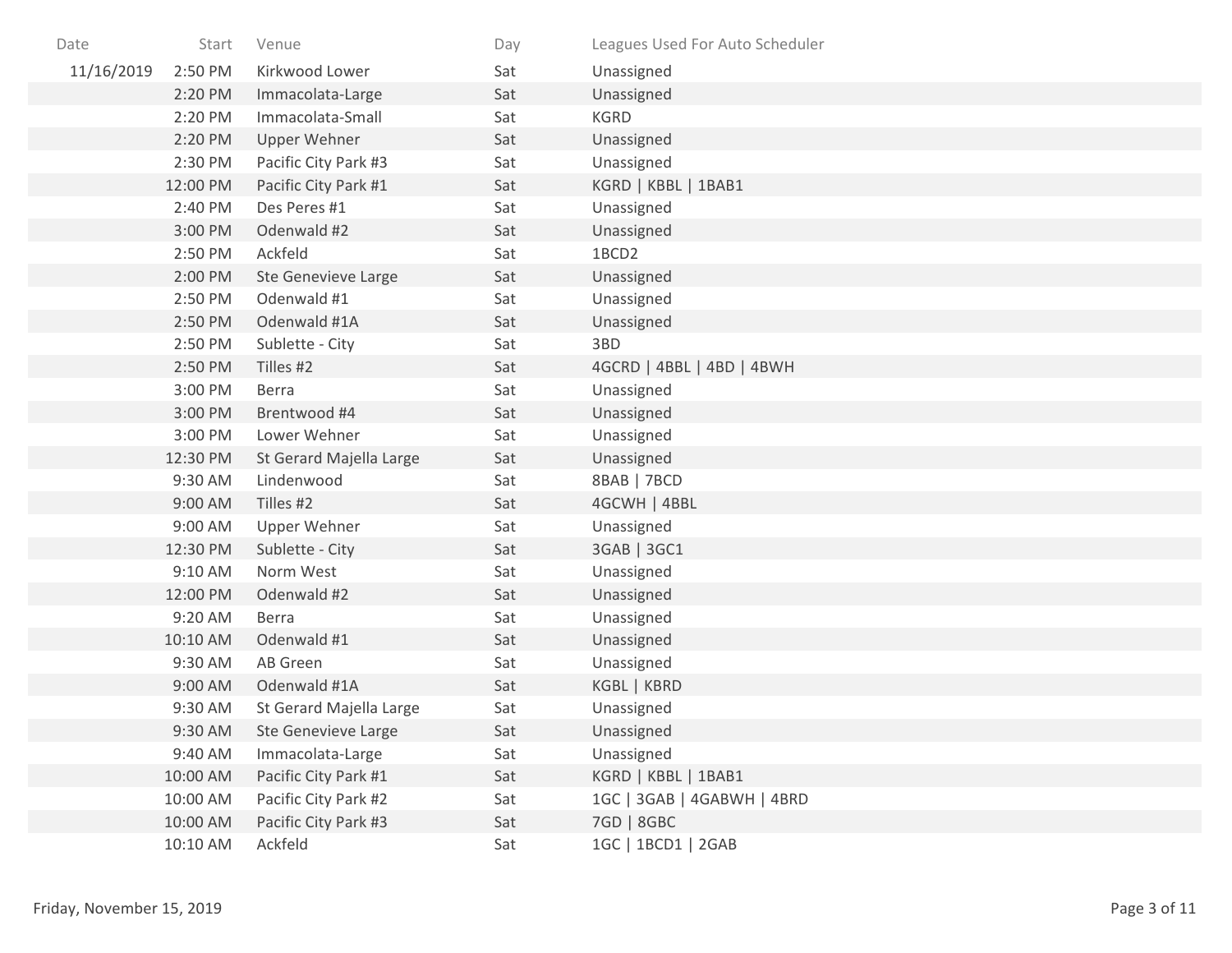| Date       | Start    | Venue                      | Day | Leagues Used For Auto Scheduler |
|------------|----------|----------------------------|-----|---------------------------------|
| 11/16/2019 | 9:20 AM  | Slay                       | Sat | 5BAB   5BC   5BD                |
|            | 8:00 AM  | Ste Genevieve Large        | Sat | Unassigned                      |
|            | 8:00 AM  | AB Green                   | Sat | Unassigned                      |
|            | 8:00 AM  | Berra                      | Sat | Unassigned                      |
|            | 8:00 AM  | Brentwood #4               | Sat | 2BAB1   2BAB2   2BD             |
|            | 8:00 AM  | Des Peres #1               | Sat | 5GAB   5GC   6GA   5BD          |
|            | 8:00 AM  | Lindenwood                 | Sat | 8BCD                            |
|            | 8:00 AM  | Norm West                  | Sat | Unassigned                      |
|            | 8:00 AM  | Slay                       | Sat | 5BAB   5BC                      |
|            | 9:00 AM  | Sublette - City            | Sat | 3GAB   3GC1                     |
|            | 8:00 AM  | St Gerard Majella PET      | Sat | 1BAB1   1BAB2   1BCD1           |
|            | 9:00 AM  | Odenwald #2                | Sat | Unassigned                      |
|            | 8:00 AM  | Ste Genevieve Small        | Sat | 1GAB   2GC3                     |
|            | 8:30 AM  | Immacolata-Large           | Sat | Unassigned                      |
|            | 9:00 AM  | Kirkwood Lower             | Sat | Unassigned                      |
|            | 9:00 AM  | Lower Wehner               | Sat | 8BCD                            |
|            | 9:00 AM  | Memorial                   | Sat | Unassigned                      |
|            | 9:00 AM  | Odenwald #1                | Sat | Unassigned                      |
|            | 9:10 AM  | St Paul #1 Field           | Sat | KGBL   KGRD                     |
|            | 8:00 AM  | St Gerard Majella Large    | Sat | Unassigned                      |
|            | 11:30 AM | <b>Ste Genevieve Small</b> | Sat | KGRD   KBRD                     |
|            | 11:00 AM | Ste Genevieve Large        | Sat | Unassigned                      |
|            | 11:15 AM | Pacific City Park #2       | Sat | 1GC   3GAB   4GABWH   4BRD      |
|            | 11:20 AM | Odenwald #1                | Sat | Unassigned                      |
|            | 11:20 AM | Odenwald #1A               | Sat | KGBL   KGRD                     |
|            | 11:20 AM | Sublette - City            | Sat | 3GAB   3GC1   3GD               |
|            | 11:20 AM | Tilles #2                  | Sat | 4BD   4BWH   4BC                |
|            | 11:00 AM | St Gerard Majella Large    | Sat | Unassigned                      |
|            | 11:30 AM | Pacific City Park #3       | Sat | 7GD   8GBC                      |
|            | 12:00 PM | Des Peres #1               | Sat | Unassigned                      |
|            | 11:40 AM | Upper Wehner               | Sat | Unassigned                      |
|            | 12:00 PM | Berra                      | Sat | Unassigned                      |
|            | 10:10 AM | Odenwald #1A               | Sat | KGBL   KBRD                     |
|            | 12:00 PM | Immacolata-Large           | Sat | Unassigned                      |
|            | 9:10 AM  | Brentwood #4               | Sat | 2GC2                            |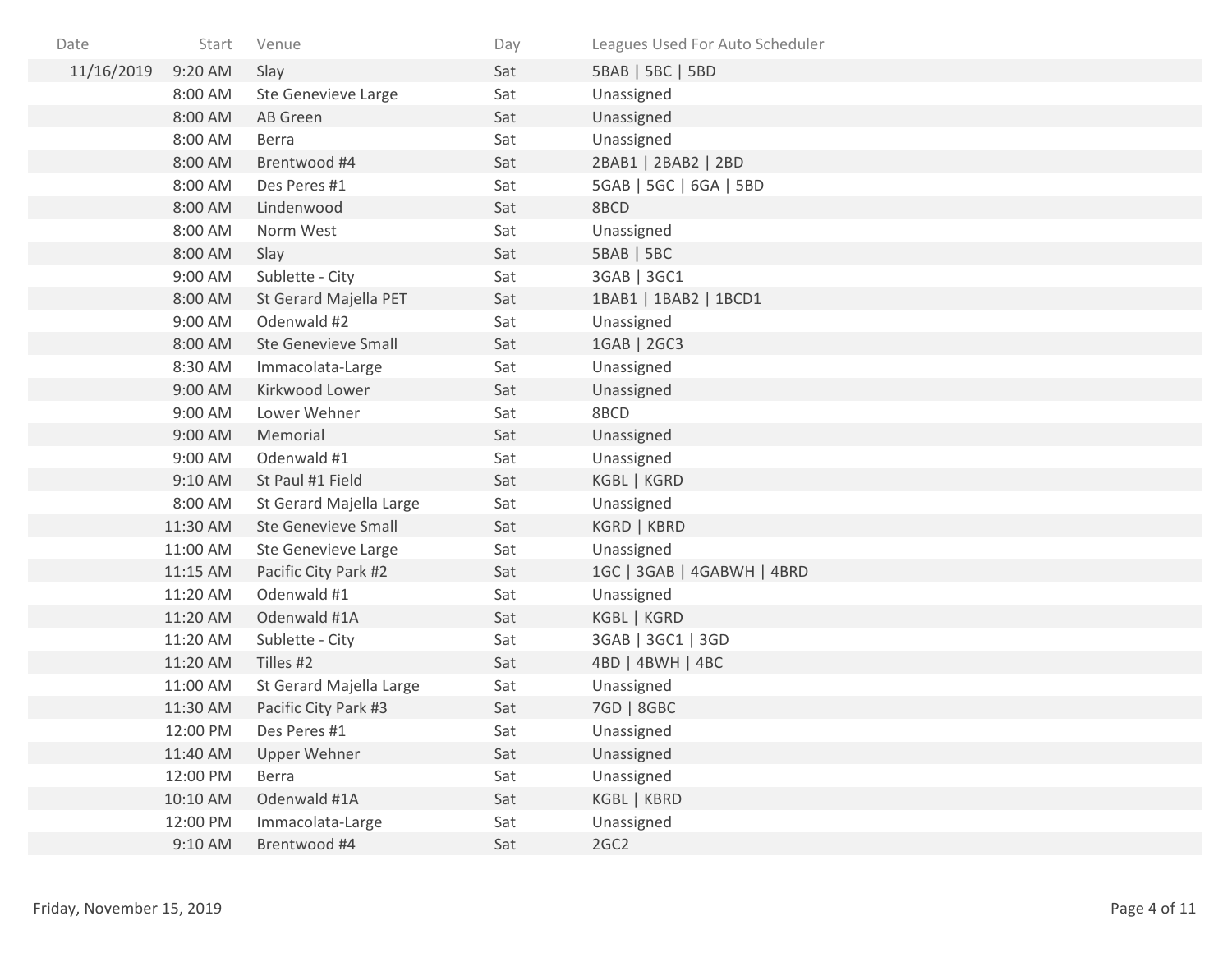| Date                | Start    | Venue                | Day | Leagues Used For Auto Scheduler |
|---------------------|----------|----------------------|-----|---------------------------------|
| 11/16/2019 12:00 PM |          | Lower Wehner         | Sat | Unassigned                      |
|                     | 12:00 PM | Memorial             | Sat | Unassigned                      |
|                     | 11:30 AM | Norm West            | Sat | Unassigned                      |
|                     | 10:20 AM | Norm West            | Sat | Unassigned                      |
|                     | 12:00 PM | Kirkwood Lower       | Sat | Unassigned                      |
|                     | 11:00 AM | Pacific City Park #1 | Sat | KGRD   KBBL   1BAB1             |
|                     | 10:20 AM | Brentwood #4         | Sat | Unassigned                      |
|                     | 10:20 AM | St Paul #1 Field     | Sat | 1GAB   2GAB                     |
|                     | 10:20 AM | St Paul #2 Field     | Sat | 1BAB2   1BAB1   2BC3            |
|                     | 10:20 AM | <b>Upper Wehner</b>  | Sat | Unassigned                      |
|                     | 10:30 AM | Kirkwood Lower       | Sat | Unassigned                      |
|                     | 10:10 AM | Sublette - City      | Sat | 3GC1   3GD   3GAB               |
|                     | 10:30 AM | Memorial             | Sat | Unassigned                      |
|                     | 10:30 AM | Odenwald #2          | Sat | Unassigned                      |
|                     | 10:40 AM | Berra                | Sat | Unassigned                      |
|                     | 10:40 AM | Slay                 | Sat | 5BC   5BD                       |
|                     | 10:50 AM | Immacolata-Large     | Sat | Unassigned                      |
|                     | 10:30 AM | Lower Wehner         | Sat | 8BCD                            |
|                     | 10:10 AM | Tilles #2            | Sat | 4GCRD   4BBL   4BD   4BWH       |
|                     | 11:00 AM | Lindenwood           | Sat | 7BCD                            |
|                     | 11:00 AM | AB Green             | Sat | Unassigned                      |
| 11/17/2019          | 2:10 PM  | St Paul #1 Field     | Sun | Unassigned                      |
|                     | 1:10 PM  | Ackfeld              | Sun | 1GC   1BCD1   2GAB              |
|                     | 1:10 PM  | Odenwald #1          | Sun | Unassigned                      |
|                     | 1:10 PM  | Odenwald #1A         | Sun | KGBL   KBRD                     |
|                     | 1:10 PM  | Tilles #2            | Sun | 4BD   4BC   4BRD                |
|                     | 1:20 PM  | Slay                 | Sun | 5BC   5BD                       |
|                     | 1:20 PM  | Upper Wehner         | Sun | Unassigned                      |
|                     | 1:30 PM  | Lower Wehner         | Sun | Unassigned                      |
|                     | 2:10 PM  | Norm West            | Sun | Unassigned                      |
|                     | 2:10 PM  | St Paul #2 Field     | Sun | Unassigned                      |
|                     | 1:00 PM  | St Paul #2 Field     | Sun | Unassigned                      |
|                     | 12:00 PM | Odenwald #2          | Sun | Unassigned                      |
|                     | 2:20 PM  | Ackfeld              | Sun | 1GAB   2GAB   2GC3   1BAB1      |
|                     | 2:10 PM  | Brentwood #4         | Sun | Unassigned                      |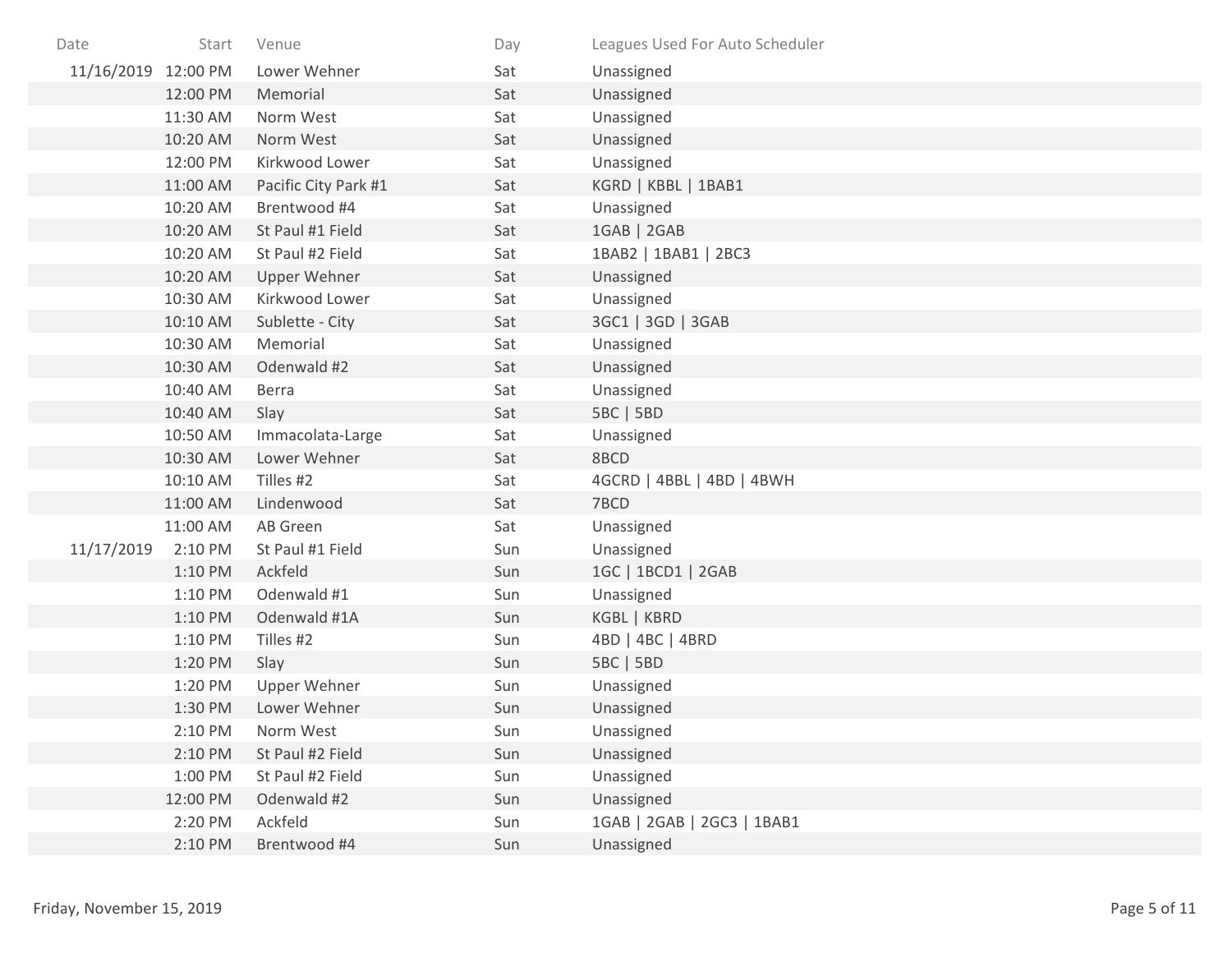| Date                | Start    | Venue                   | Day | Leagues Used For Auto Scheduler |
|---------------------|----------|-------------------------|-----|---------------------------------|
| 11/17/2019 12:00 PM |          | Slay                    | Sun | 5BC   5BD                       |
|                     | 2:20 PM  | Odenwald #1A            | Sun | KGBL   KGRD                     |
|                     | 2:30 PM  | Kirkwood Lower          | Sun | Unassigned                      |
|                     | 12:00 PM | Ackfeld                 | Sun | 1GC   1BCD1   2GAB              |
|                     | 12:00 PM | Des Peres #1            | Sun | 5GC   5GD   6BAB   6BD          |
|                     | 12:00 PM | Lower Wehner            | Sun | Unassigned                      |
|                     | 12:00 PM | Sublette - City         | Sun | 2BC1   2BC2                     |
|                     | 12:00 PM | Odenwald #1A            | Sun | KGBL   KBRD                     |
|                     | 1:00 PM  | St Paul #1 Field        | Sun | Unassigned                      |
|                     | 12:00 PM | Tilles #2               | Sun | 4BD   4BC   4BRD   2BC1         |
|                     | 12:00 PM | <b>Upper Wehner</b>     | Sun | Unassigned                      |
|                     | 12:00 PM | ZNGSSublette - City     | Sun | Unassigned                      |
|                     | 1:00 PM  | Brentwood #4            | Sun | 2BAB1   2BAB2   2GC2   2BD      |
|                     | 1:00 PM  | Kirkwood Lower          | Sun | Unassigned                      |
|                     | 1:00 PM  | Norm West               | Sun | 3BAB2   4BBL   4BWH             |
|                     | 12:00 PM | Odenwald #1             | Sun | Unassigned                      |
|                     | 4:00 PM  | Kirkwood Lower          | Sun | Unassigned                      |
|                     | 2:20 PM  | Odenwald #1             | Sun | Unassigned                      |
|                     | 8:00 PM  | Memorial                | Sun | 8BAB   7GD                      |
|                     | 7:00 PM  | St Gerard Majella Large | Sun | Unassigned                      |
|                     | 6:40 PM  | St Gerard Majella PET   | Sun | Unassigned                      |
|                     | 6:30 PM  | Memorial                | Sun | 8BAB   7GD                      |
|                     | 5:30 PM  | St Gerard Majella Large | Sun | Unassigned                      |
|                     | 3:30 PM  | Odenwald #1A            | Sun | KBBL   KBRD                     |
|                     | 3:30 PM  | Odenwald #1             | Sun | Unassigned                      |
|                     | 3:30 PM  | Ackfeld                 | Sun | 1BCD2                           |
|                     | 3:20 PM  | Norm West               | Sun | Unassigned                      |
|                     | 3:20 PM  | Brentwood #4            | Sun | Unassigned                      |
|                     | 3:00 PM  | Lower Wehner            | Sun | Unassigned                      |
|                     | 2:40 PM  | Upper Wehner            | Sun | Unassigned                      |
|                     | 2:40 PM  | Slay                    | Sun | Unassigned                      |
|                     | 5:30 PM  | St Gerard Majella PET   | Sun | Unassigned                      |
| 11/22/2019          | 5:30 PM  | AB Green                | Fri | 5GD   8GD   6BD                 |
|                     | 6:30 PM  | St Gerard Majella Large | Fri | Unassigned                      |
|                     | 8:00 PM  | AB Green                | Fri | 5GD   8GD   6BD                 |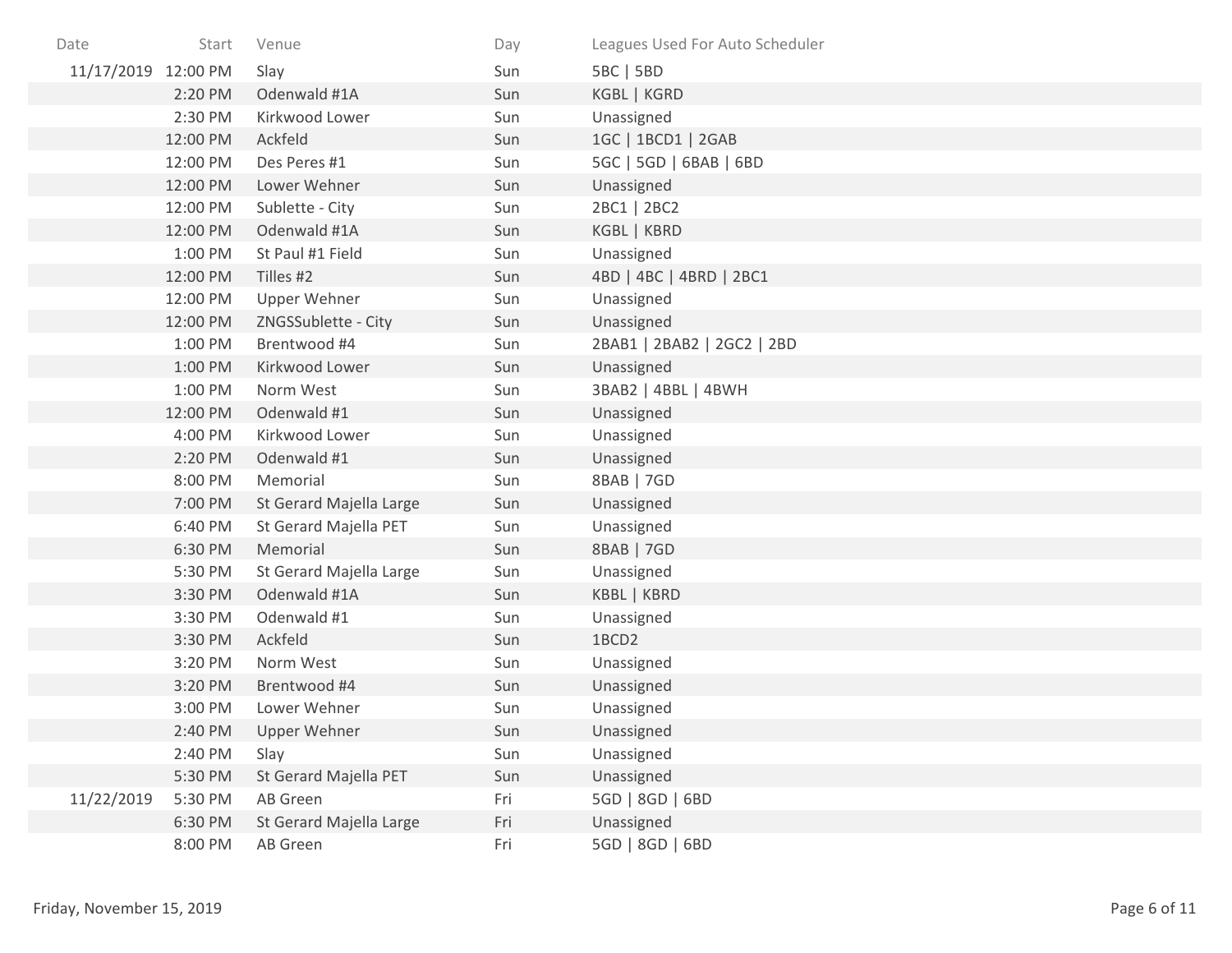| Date       | Start    | Venue                      | Day | Leagues Used For Auto Scheduler |
|------------|----------|----------------------------|-----|---------------------------------|
| 11/22/2019 | 7:30 PM  | Berra                      | Fri | Unassigned                      |
|            | 7:20 PM  | St Gerard Majella PET      | Fri | 2GC2   2GD                      |
|            | 5:00 PM  | Des Peres #1               | Fri | 5GC   5GD   6BAB   6BD          |
|            | 6:00 PM  | <b>Berra</b>               | Fri | Unassigned                      |
|            | 5:00 PM  | St Gerard Majella PET      | Fri | Unassigned                      |
|            | 5:00 PM  | St Gerard Majella Large    | Fri | Unassigned                      |
|            | 6:10 PM  | St Gerard Majella PET      | Fri | 2GC2   2GD                      |
| 11/23/2019 | 1:00 PM  | Upper Wehner               | Sat | Unassigned                      |
|            | 1:20 PM  | Des Peres #1               | Sat | Unassigned                      |
|            | 1:20 PM  | Slay                       | Sat | Unassigned                      |
|            | 1:20 PM  | St Paul Field              | Sat | Unassigned                      |
|            | 1:30 PM  | <b>Berra</b>               | Sat | Unassigned                      |
|            | 1:30 PM  | Kirkwood Lower             | Sat | Unassigned                      |
|            | 1:30 PM  | Lower Wehner               | Sat | Unassigned                      |
|            | 1:40 PM  | Ackfeld                    | Sat | 1GAB   2GAB   2GC3   1BAB1      |
|            | 12:40 PM | <b>Ste Genevieve Small</b> | Sat | 1BAB1   2BD                     |
|            | 1:40 PM  | Odenwald #1                | Sat | Unassigned                      |
|            | 1:40 PM  | Odenwald #1A               | Sat | Unassigned                      |
|            | 1:40 PM  | Sublette - City            | Sat | Unassigned                      |
|            | 1:40 PM  | Tilles #2                  | Sat | Unassigned                      |
|            | 12:00 PM | Kirkwood Lower             | Sat | Unassigned                      |
|            | 1:30 PM  | Odenwald #2                | Sat | Unassigned                      |
|            | 12:40 PM | St Gerard Majella PET      | Sat | 1BAB1   1BAB2   1BCD1           |
|            | 12:30 PM | Tilles #2                  | Sat | Unassigned                      |
|            | 12:30 PM | Sublette - City            | Sat | Unassigned                      |
|            | 12:30 PM | <b>Ste Genevieve Large</b> | Sat | Unassigned                      |
|            | 12:30 PM | St Gerard Majella Large    | Sat | Unassigned                      |
|            | 12:30 PM | Odenwald #1A               | Sat | Unassigned                      |
|            | 12:30 PM | Odenwald #1                | Sat | Unassigned                      |
|            | 12:30 PM | Lindenwood                 | Sat | 8BAB   8BCD                     |
|            | 12:30 PM | AB Green                   | Sat | Unassigned                      |
|            | 12:00 PM | Slay                       | Sat | Unassigned                      |
|            | 1:50 PM  | St Gerard Majella PET      | Sat | 1BAB1   1BAB2   1BCD1           |
|            | 12:00 PM | Lower Wehner               | Sat | Unassigned                      |
|            | 2:50 PM  | Tilles #2                  | Sat | Unassigned                      |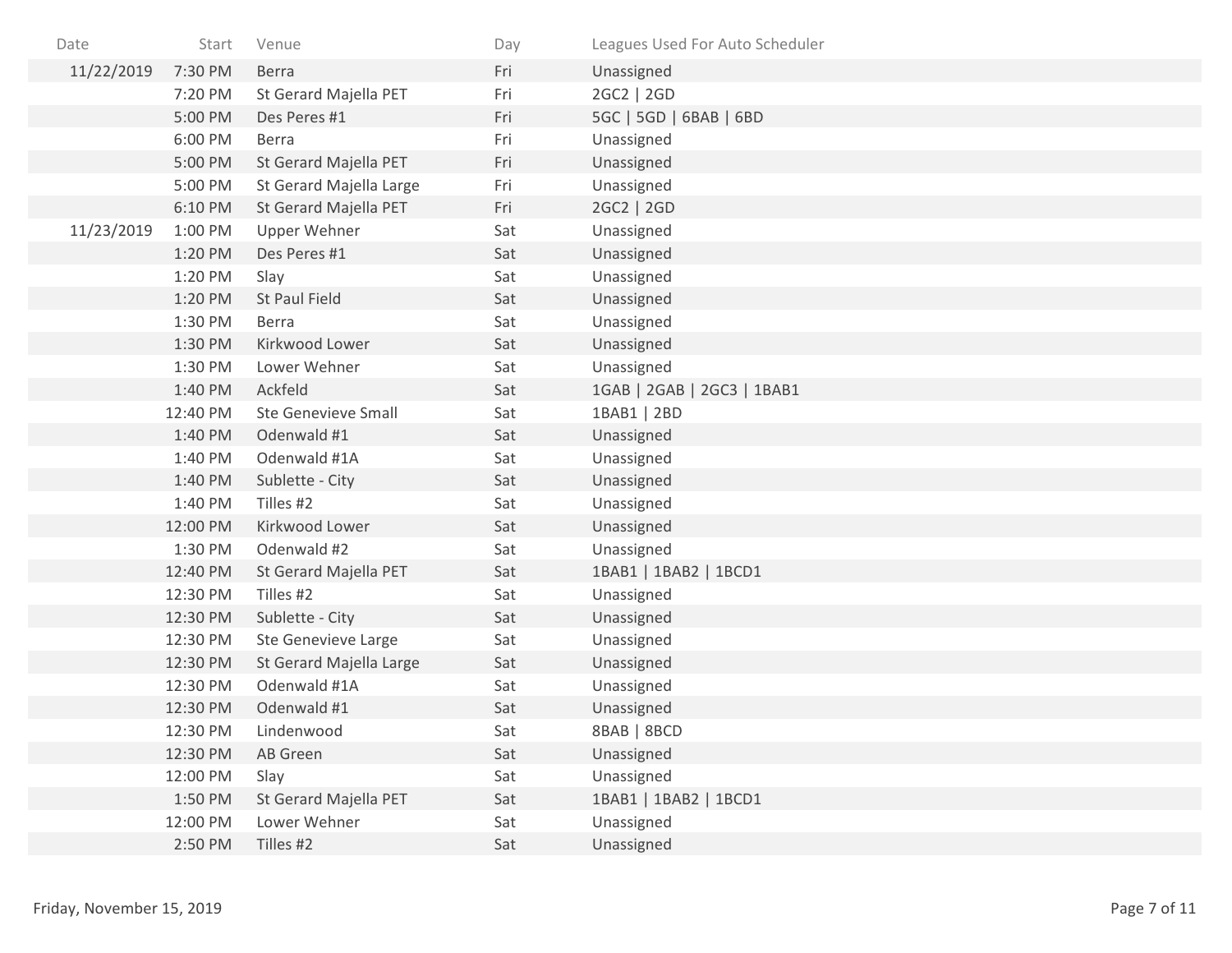| Date                | Start    | Venue                      | Day | Leagues Used For Auto Scheduler |
|---------------------|----------|----------------------------|-----|---------------------------------|
| 11/23/2019 12:00 PM |          | Des Peres #1               | Sat | Unassigned                      |
|                     | 12:00 PM | Odenwald #2                | Sat | Unassigned                      |
|                     | 3:00 PM  | Berra                      | Sat | Unassigned                      |
|                     | 6:50 PM  | Kirkwood Lower             | Sat | Unassigned                      |
|                     | 6:30 PM  | St Gerard Majella PET      | Sat | 2BAB1   2BAB2   2BC1            |
|                     | 5:30 PM  | Kirkwood Lower             | Sat | Unassigned                      |
|                     | 4:10 PM  | Kirkwood Lower             | Sat | Unassigned                      |
|                     | 4:00 PM  | Sublette - City            | Sat | Unassigned                      |
|                     | 4:00 PM  | Odenwald #1A               | Sat | Unassigned                      |
|                     | 4:00 PM  | Odenwald #1                | Sat | Unassigned                      |
|                     | 4:00 PM  | Des Peres #1               | Sat | Unassigned                      |
|                     | 4:00 PM  | Ackfeld                    | Sat | Unassigned                      |
|                     | 3:40 PM  | Upper Wehner               | Sat | Unassigned                      |
|                     | 3:30 PM  | Lindenwood                 | Sat | 7BCD                            |
|                     | 3:00 PM  | <b>Ste Genevieve Small</b> | Sat | 1BCD2                           |
|                     | 3:00 PM  | St Gerard Majella PET      | Sat | 2BAB1   2BAB2   2BC1            |
|                     | 2:50 PM  | Odenwald #1A               | Sat | Unassigned                      |
|                     | 2:50 PM  | Ackfeld                    | Sat | 1BCD2                           |
|                     | 2:00 PM  | Lindenwood                 | Sat | 8BAB   8BCD   7BCD              |
|                     | 2:00 PM  | St Gerard Majella Large    | Sat | Unassigned                      |
|                     | 2:00 PM  | Ste Genevieve Large        | Sat | Unassigned                      |
|                     | 2:20 PM  | <b>Upper Wehner</b>        | Sat | Unassigned                      |
|                     | 2:30 PM  | St Paul Field              | Sat | Unassigned                      |
|                     | 3:00 PM  | Odenwald #2                | Sat | Unassigned                      |
|                     | 2:40 PM  | Slay                       | Sat | Unassigned                      |
|                     | 3:00 PM  | Lower Wehner               | Sat | Unassigned                      |
|                     | 2:50 PM  | Kirkwood Lower             | Sat | Unassigned                      |
|                     | 2:50 PM  | Odenwald #1                | Sat | Unassigned                      |
|                     | 12:00 PM | <b>Berra</b>               | Sat | Unassigned                      |
|                     | 2:50 PM  | Sublette - City            | Sat | Unassigned                      |
|                     | 12:00 PM | St Paul Field              | Sat | Unassigned                      |
|                     | 1:50 PM  | <b>Ste Genevieve Small</b> | Sat | 1BAB1   2BD                     |
|                     | 2:40 PM  | Des Peres #1               | Sat | Unassigned                      |
|                     | 9:00 AM  | Kirkwood Lower             | Sat | Unassigned                      |
|                     | 9:30 AM  | AB Green                   | Sat | Unassigned                      |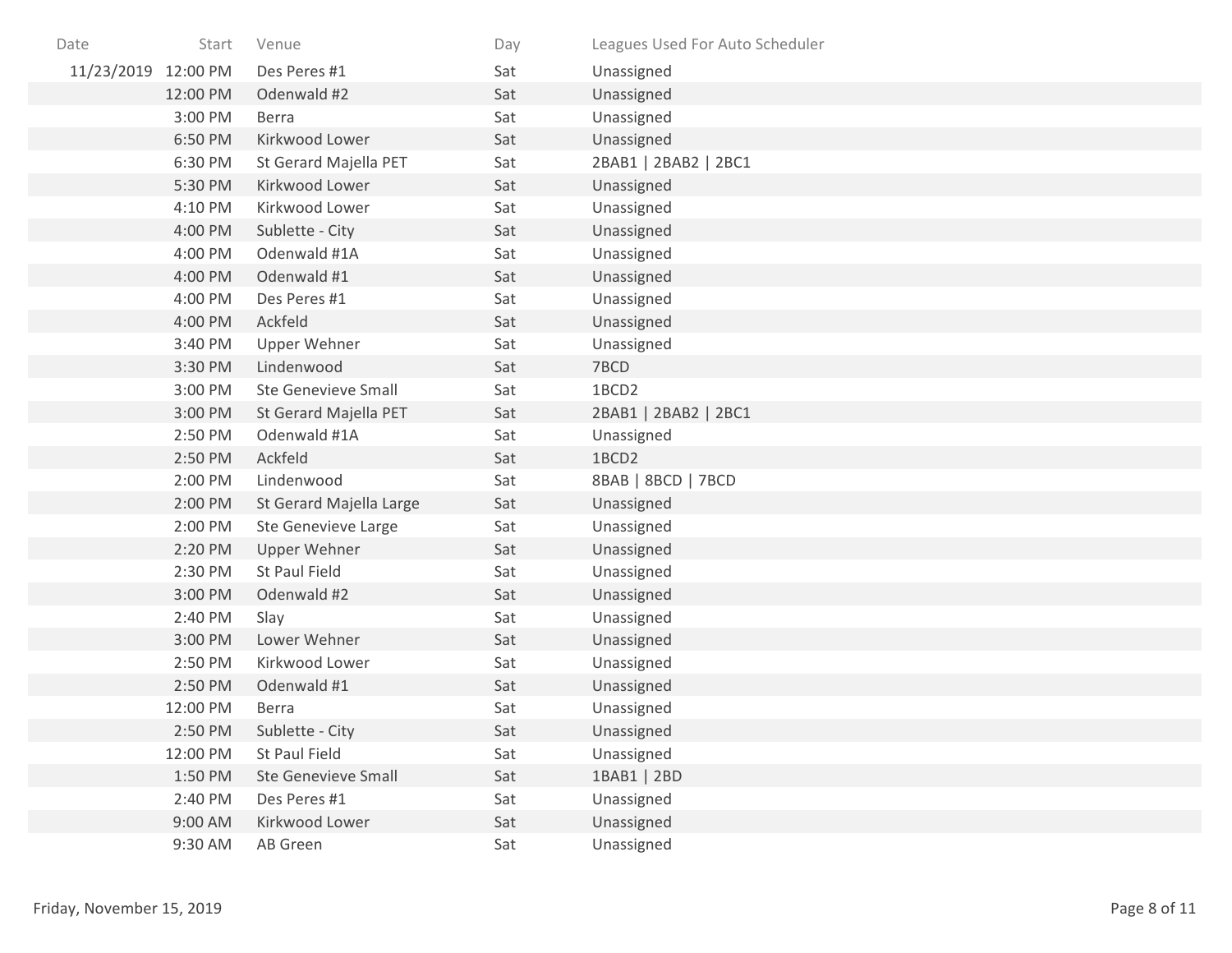| Date       | Start    | Venue                      | Day | Leagues Used For Auto Scheduler |
|------------|----------|----------------------------|-----|---------------------------------|
| 11/23/2019 | 9:20 AM  | Slay                       | Sat | Unassigned                      |
|            | 9:20 AM  | <b>Berra</b>               | Sat | Unassigned                      |
|            | 9:10 AM  | <b>Ste Genevieve Small</b> | Sat | 1GAB   2GC3                     |
|            | 9:10 AM  | St Paul #2 Field           | Sat | 1BAB2   1BAB1   2BC3            |
|            | 9:10 AM  | St Paul #1 Field           | Sat | KGBL   KGRD                     |
|            | 9:10 AM  | St Gerard Majella PET      | Sat | 1GAB   1GC                      |
|            | 9:10 AM  | Our Lady of Prov Field     | Sat | 1GAB   1BCD2   2GC3   2BD       |
|            | 9:00 AM  | Upper Wehner               | Sat | Unassigned                      |
|            | 9:00 AM  | Tilles #2                  | Sat | Unassigned                      |
|            | 9:00 AM  | Sublette - City            | Sat | Unassigned                      |
|            | 9:00 AM  | Odenwald #2                | Sat | Unassigned                      |
|            | 9:00 AM  | Odenwald #1A               | Sat | Unassigned                      |
|            | 9:30 AM  | Lindenwood                 | Sat | 8GBC   8GD   7GAB   7GD         |
|            | 8:00 AM  | St Gerard Majella PET      | Sat | 1GAB   1GC                      |
|            | 8:00 AM  | AB Green                   | Sat | Unassigned                      |
|            | 8:00 AM  | <b>Berra</b>               | Sat | Unassigned                      |
|            | 8:00 AM  | Des Peres #1               | Sat | Unassigned                      |
|            | 8:00 AM  | Lindenwood                 | Sat | 8GBC   8GD                      |
|            | 8:00 AM  | Our Lady of Prov Field     | Sat | 2GC3   2BD                      |
|            | 9:00 AM  | Odenwald #1                | Sat | Unassigned                      |
|            | 8:00 AM  | St Gerard Majella Large    | Sat | Unassigned                      |
|            | 9:00 AM  | Lower Wehner               | Sat | 8BCD                            |
|            | 8:00 AM  | St Paul #1 Field           | Sat | 1GAB   2GAB                     |
|            | 8:00 AM  | St Paul #2 Field           | Sat | KBBL   KBRD                     |
|            | 12:30 PM | Ackfeld                    | Sat | 1GAB   2GAB   2GC3   1BAB1      |
|            | 8:00 AM  | <b>Ste Genevieve Small</b> | Sat | 1GAB   2GC3                     |
|            | 11:40 AM | Upper Wehner               | Sat | Unassigned                      |
|            | 9:00 AM  | Ackfeld                    | Sat | 1GC   1BCD1   2GAB              |
|            | 8:00 AM  | Slay                       | Sat | Unassigned                      |
|            | 11:20 AM | Sublette - City            | Sat | Unassigned                      |
|            | 10:40 AM | Slay                       | Sat | Unassigned                      |
|            | 11:00 AM | AB Green                   | Sat | Unassigned                      |
|            | 11:00 AM | Lindenwood                 | Sat | 7GC                             |
|            | 11:00 AM | St Gerard Majella Large    | Sat | Unassigned                      |
|            | 11:00 AM | <b>Ste Genevieve Large</b> | Sat | Unassigned                      |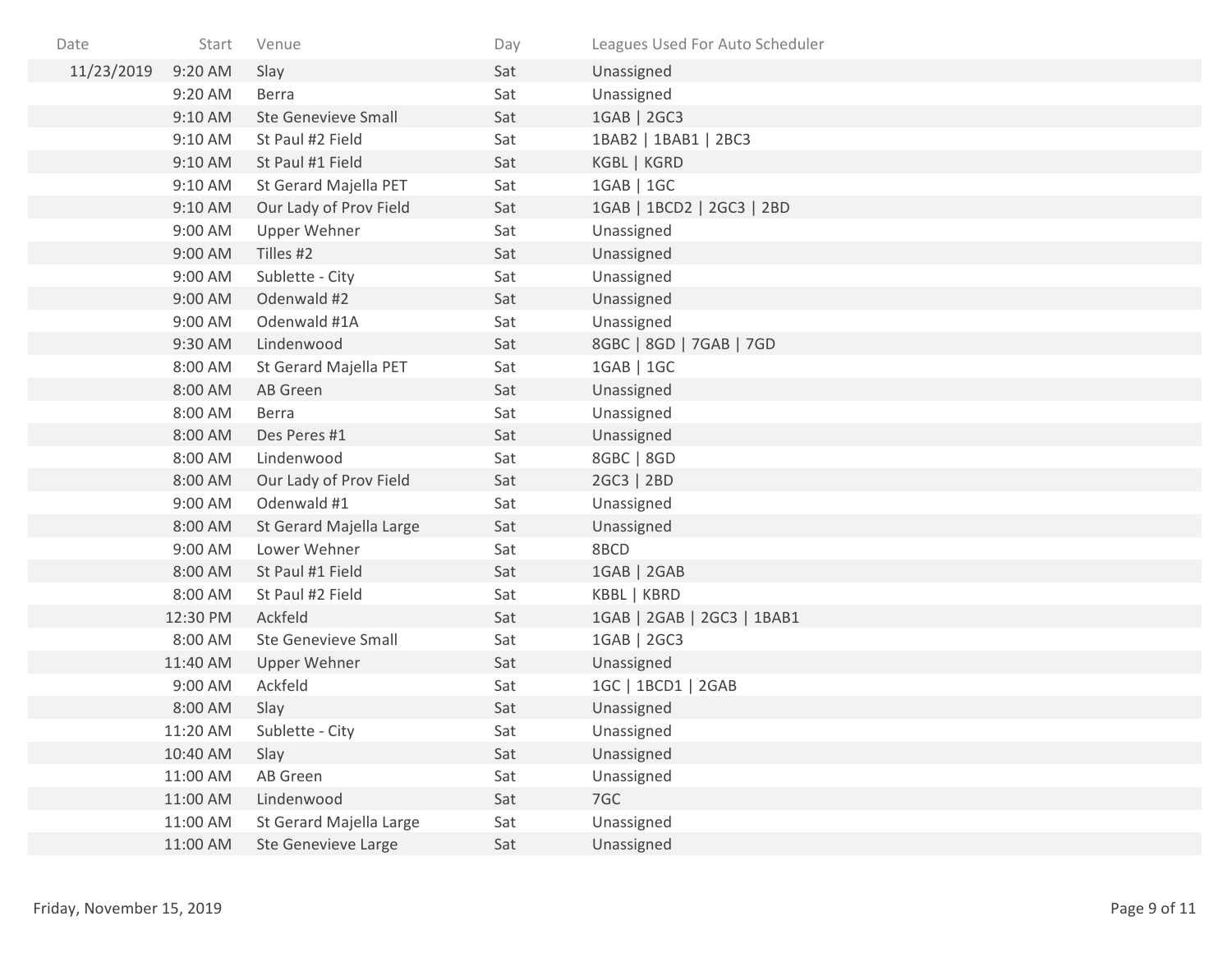| Date                | Start    | Venue                      | Day | Leagues Used For Auto Scheduler |
|---------------------|----------|----------------------------|-----|---------------------------------|
| 11/23/2019 10:40 AM |          | <b>Berra</b>               | Sat | Unassigned                      |
|                     | 11:20 AM | Odenwald #1                | Sat | Unassigned                      |
|                     | 11:20 AM | Odenwald #1A               | Sat | Unassigned                      |
|                     | 11:20 AM | Tilles #2                  | Sat | Unassigned                      |
|                     | 11:30 AM | Our Lady of Prov Field     | Sat | KGRD   KBBL                     |
|                     | 11:30 AM | St Gerard Majella PET      | Sat | 2GC2   2GD                      |
|                     | 11:30 AM | <b>Ste Genevieve Small</b> | Sat | KGRD   KBRD                     |
|                     | 9:30 AM  | St Gerard Majella Large    | Sat | Unassigned                      |
|                     | 8:00 AM  | Ste Genevieve Large        | Sat | Unassigned                      |
|                     | 11:20 AM | Ackfeld                    | Sat | 1GC   1BCD1   2GAB              |
|                     | 10:10 AM | Tilles #2                  | Sat | Unassigned                      |
|                     | 9:30 AM  | Ste Genevieve Large        | Sat | Unassigned                      |
|                     | 10:30 AM | Odenwald #2                | Sat | Unassigned                      |
|                     | 10:10 AM | Odenwald #1                | Sat | Unassigned                      |
|                     | 10:10 AM | Sublette - City            | Sat | Unassigned                      |
|                     | 10:10 AM | Ackfeld                    | Sat | 1GC   1BCD1   2GAB              |
|                     | 10:20 AM | Our Lady of Prov Field     | Sat | 1GAB   1BCD2   KGRD   KBBL      |
|                     | 10:20 AM | Upper Wehner               | Sat | Unassigned                      |
|                     | 10:30 AM | Lower Wehner               | Sat | 8BCD                            |
|                     | 10:10 AM | Odenwald #1A               | Sat | Unassigned                      |
|                     | 10:30 AM | Kirkwood Lower             | Sat | Unassigned                      |
|                     | 10:20 AM | St Gerard Majella PET      | Sat | 2GC2   2GD                      |
|                     | 10:20 AM | <b>Ste Genevieve Small</b> | Sat | KGRD   KBRD                     |
|                     | 10:20 AM | St Paul #2 Field           | Sat | 1BAB2   1BAB1   2BC3            |
|                     | 10:20 AM | St Paul #1 Field           | Sat | 1GAB   2GAB                     |
| 11/24/2019          | 3:30 PM  | Ackfeld                    | Sun | 1BCD2                           |
|                     | 2:20 PM  | Ackfeld                    | Sun | 1GAB   2GAB   2GC3   1BAB1      |
|                     | 2:20 PM  | Odenwald #1A               | Sun | Unassigned                      |
|                     | 2:20 PM  | Sublette - City            | Sun | 2BAB1   2BAB2   2BC1            |
|                     | 2:40 PM  | Slay                       | Sun | Unassigned                      |
|                     | 2:10 PM  | St Paul #2 Field           | Sun | Unassigned                      |
|                     | 2:40 PM  | Upper Wehner               | Sun | Unassigned                      |
|                     | 3:00 PM  | Lower Wehner               | Sun | Unassigned                      |
|                     | 2:20 PM  | Odenwald #1                | Sun | Unassigned                      |
|                     | 3:30 PM  | Odenwald #1                | Sun | Unassigned                      |